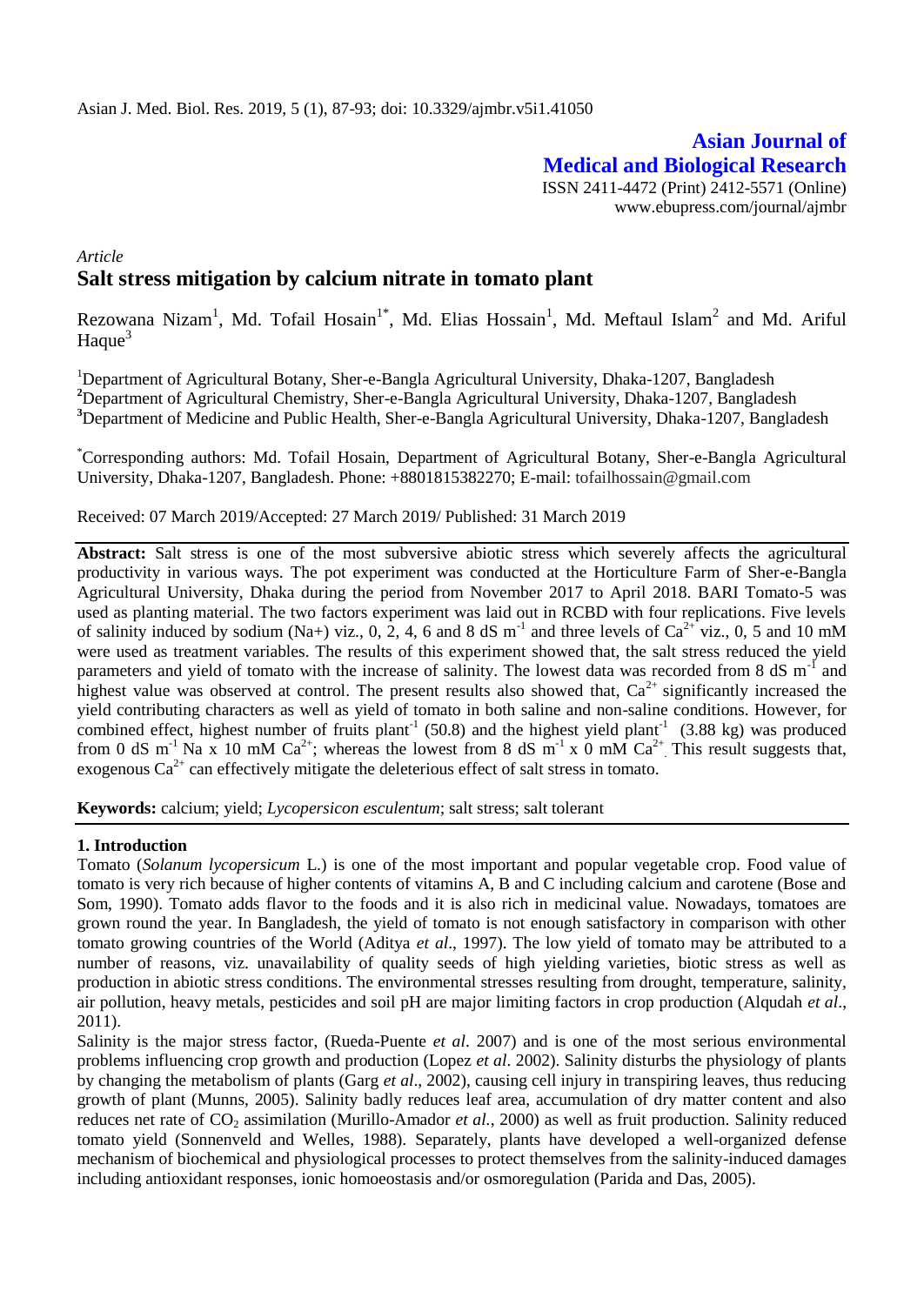Calcium (Ca) is a signaling molecule and acts as a second messenger which is increased in the cytosol by activating influx channel both in the plasma membrane and tonoplast and plays a significant role in mediating mechanisms involved in recognition and response to abiotic stresses in plants (Kader and Lindberg, 2010). In addition, Hussain *et al.* (2010) reported that Ca2+ restrict the entry of Na+ into the plant cells under sodium stress. Calcium is associated with the middle lamella of cell walls playing a role in support and growth of cell (Wu *et al.*, 2002). The  $Ca^{2+}$  has a pivotal participation in salt stress signaling that controls ion homeostasis pathways (Yokoi *et al.*, 2002). It was confirmed by  $Ca^{2+}$  dependent activation of phosphatase leading to transcription of the  $ENA<sub>1</sub>$  gene, which encodes the P-type ATPase (Mendoza *et al.*, 1994). These findings suggest that calcium can mitigate the sodium toxicity of plant. Many authors stated that exogenous calcium alleviates stress in *Vigna radiata*, *Glycine max*, *Linum usitatissimum* (Manivannan *et al.,* 2007; Arshi *et al.*, 2010; Khan *et al.*, 2010).

In addition, the calcium nitrate  ${Ca(NO_3)}$ .  $4H_2O$  has been exogenously applied to the saline soil for improving the soil chemical, leading to enhance the crop productivity (Cha-Um *et al.*, 2012). However, the studies investigating the role of calcium in response to salinity induced stress in tomato are largely lacking. With this view of objectives, a study has been carried out to investigate the role of  $Ca^{2+}$  in mitigating salt stress-induced response in tomato.

# **2. Materials and Methods**

# **2.1. Experimental site**

A pot experiment was conducted at Sher-e-Bangla Agricultural University, Dhaka, Bangladesh situated at 23°74'N latitude and 90°35'E longitude at an altitude of 8.6 m above the sea level during the period from November 2017 to April 2018. The soil of the experimental site was silt loam in texture (sand 20.84%, silt 57.46% and clay 21.7%) with pH 6.9, organic matter 0.86%, available potassium 25 mg kg<sup>-1</sup> and available sodium 70 mg  $\text{kg}^{-1}$ . The climate of this area is subtropical.

# **2.2. Experimental treatment and design**

The experiment was placed under venyl house which was made by bamboo with polythene roof and pots were kept on the bamboo made frame of 70 cm height. Seedlings of 30 days of BARI Tomato-5 were used as planting materials in this experiment. Five levels of salinity induced by sodium (Na+) viz., 0, 2, 4, 6 and 8 dS  $m^{-1}$  and three levels of  $Ca^{2+}$  viz., 0, 5 and 10 mM were used as treatment variables. The experiment was laid out in Randomized Complete Block Design (RCBD) with four replications and comprised of 60 pots. Each pot was 35 cm in diameter and 30 cm in height. The distance maintained between two blocks and two plots were 1.0 m and 0.5 m, respectively.

# **2.3. Preparation of the pot**

The experimental pots were first filled at 10 December, 2017 where per pot containing 10 kg soil. Potted soil was brought into desirable fine tilth by hand mixing. The stubble and weeds were removed from the soil. The final pot preparation was done on 15 December. The soil was treated with insecticides (cinocarb 3G @ 4 kg/ha) at the time of final pot preparation to protect young plants from the attack of soil inhibiting insects such as cutworm and mole cricket.

# **2.4. Crop husbandry**

The seeds were sown in the seedbed on 11 November 2017 and after sowing, seeds were covered with light soil to a depth of about 0.6 cm. Necessary shading, weeding, mulching and irrigation were done from time to time as and when required and no chemical fertilizer was used in the seedbed. The fertilizers i.e. urea, TSP, MoP and manures i.e. cowdung were applied @ 250 kg, 200 kg, 175 kg and 20 tons  $ha^{-1}$  (BARI, 2015). The entire amounts of TSP, MP and cowdung were applied during the final land preparation. Urea was applied in three equal installments at 15, 30 and 45 days after seedling transplanting. Healthy and uniform 30 days old seedlings were transplanted in the experimental pots in the afternoon of 10 December, 2017. This allowed an accommodation of 1 plant in each pots. Intercultural operations were done to ensure normal growth of the crop. Plant protection measures were followed as and when necessary.

# **2.5. Application of NaCl and Ca2+**

NaCl was applied in the pot during application of water. The tray was used in the bottom of each pot to collect the water and different nutrient. The  $Ca^{2+}$  [calcium ( $Ca^{2+}$ ) which used as a form of calcium nitrate {Ca(NO<sub>3</sub>).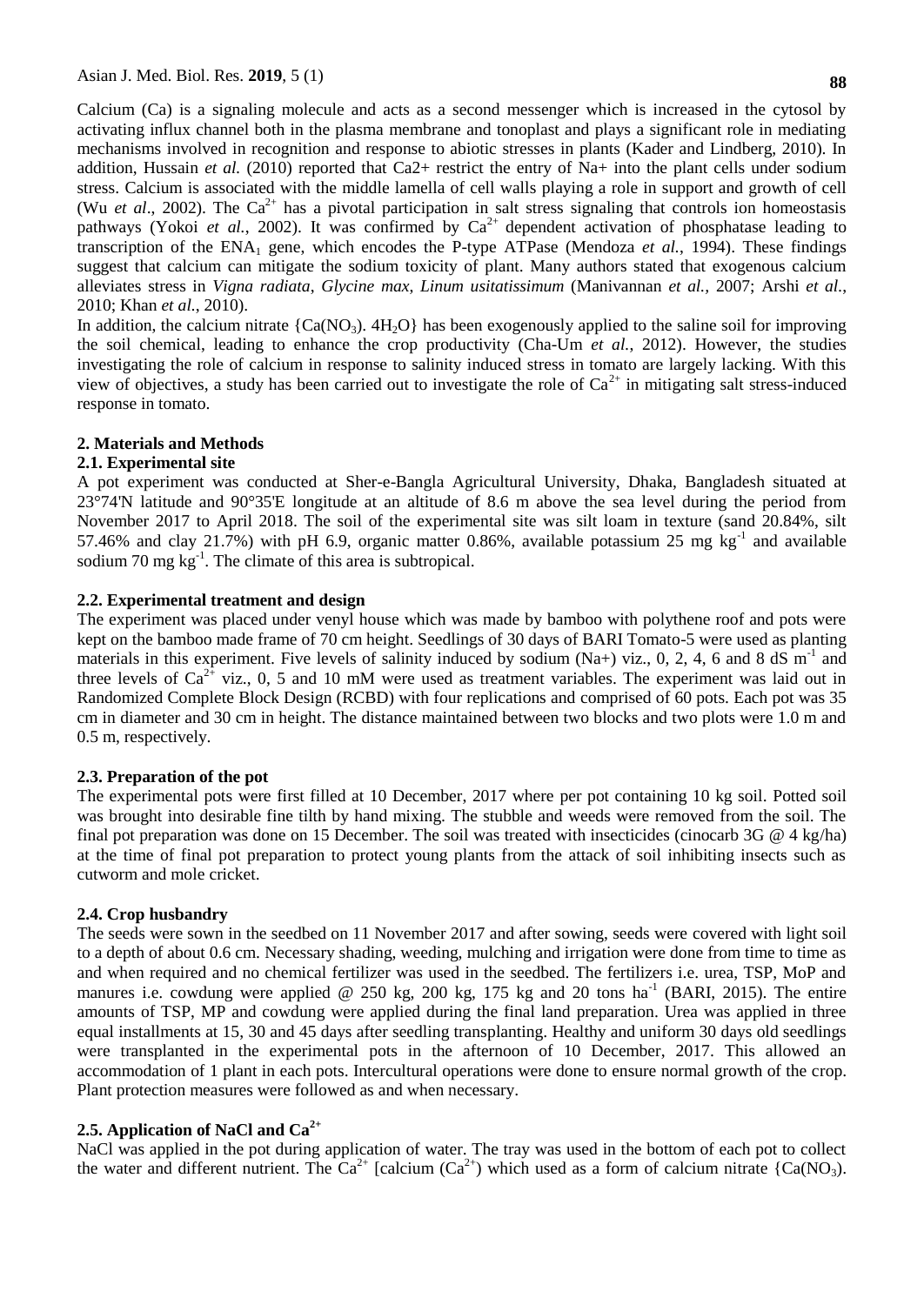$4H<sub>2</sub>O$ }] also applied with irrigation in the pot according treatment combination. NaCl solution and Ca<sup>2+</sup> applied in the pot soil at 25, 55and 85 days after transplanting.

# **2.6. Data collection**

Different data were collected from plant of each unit pot. Data on the following parameters were recorded during the course of the experiment such as - No. of flowers cluster<sup>-1</sup>, No. of flowers plant<sup>-1</sup>, No. of fruits cluster<sup>-1</sup>, Length of fruit, Diameter of fruit, Dry matter of fruit and Yield plant<sup>-1</sup> (kg).

# **2.7. Statistical package**

All the collected data were tabulated and analyzed statistically using analysis of variance technique and subsequently, Least Significance Difference (LSD at 5%) for comparing the treatment means, by MSTAT-C software (Gomez and Gomez, 1984).

### **3. Results and Discussion**

# **3.1. Number of flowers cluster-1**

Different levels of salt stress varied significantly in terms of number of flowers per cluster of tomato (Table 1). The highest number of flowers per cluster (7.80) was recorded from 0 dS  $m^{-1}$  Na. On the other hand, the lowest number (5.78) was recorded from 8 dS m<sup>-1</sup> Na. Luo *et al.* (2013) reported that salt stress of NaCl, stronger inhibitory effect on tomato growth.

Number of flowers per cluster of tomato showed significant differences for different levels of calcium nitrate (Table 1). The highest number of flowers per cluster (7.56) was found from 10 mM Ca, while the lowest number (6.53) was recorded from 0 mM Ca.

Statistically significant variation was recorded for the combined effect of different levels of salt stress and calcium nitrate on number of flowers per cluster (Table 2). The highest number of flowers per cluster (8.70) was recorded from the treatment combination of 0 dS  $m^{-1}$  Na with 10 mM Ca, while the lowest number (5.75) was found from  $8 \text{ dS m}^{-1}$  Na with 0 mM Ca treatment combination.

# **3.2. Number of flowers plant-1**

Number of flowers per plant of tomato varied significantly due to different levels of salt stress (Table 1). The highest number of flowers per plant (67.3) was found from 0 dS  $m^{-1}$  Na, while the lowest number (38.4) was observed from 8 dS m-1 Na.

Statistically significant variation was recorded for different levels of calcium nitrate on number of flowers per plant of tomato (Table 1). The highest number of flowers per plant (62.2) was recorded from 10 mM Ca, again the lowest number (47.0) was observed from 0 mM Ca.

Different levels of salt stress and calcium nitrate showed significant differences on number of flowers per plant due to combined effect (Table 2). The highest number of flowers per plant (76.1) was found from 0 dS  $m^{-1}$  Na with 10 mM Ca treatment combination and the lowest number  $(35.1)$  was observed from 8 dS m<sup>-1</sup> Na with 0 mM Ca treatment combination.

**Table 1. Effect of salt stress and calcium (Ca) on yield contributing characters of tomato.**

| <b>Treatments</b>           | Number of<br>flower<br>$Cluster-1$ | <b>Number</b><br>of flowers<br>plant <sup>-1</sup> | <b>Number</b><br>of fruits<br>$cluster-1$ | Length of<br>$fruit$ (cm) | Diameter of<br>$fruit$ (cm) | Dry matter<br>content in fruit<br>$(\%)$ | Yield<br>plant <sup>1</sup><br>(kg) |
|-----------------------------|------------------------------------|----------------------------------------------------|-------------------------------------------|---------------------------|-----------------------------|------------------------------------------|-------------------------------------|
| $0$ (dS m <sup>-1</sup> Na) | 7.80 a                             | 67.3a                                              | 5.10a                                     | 8.96 a                    | 5.83 a                      | 8.97 a                                   | 3.19a                               |
| 2 (dS m <sup>-1</sup> Na)   | 7.55a                              | 62.0 <sub>b</sub>                                  | 4.93a                                     | 8.46 ab                   | 5.58 ab                     | 8.83 a                                   | 2.86 <sub>b</sub>                   |
| $4$ (dS m <sup>-1</sup> Na) | 7.48 a                             | 59.0 <sub>b</sub>                                  | 4.85a                                     | $8.04$ bc                 | 5.31 bc                     | 8.42 b                                   | 2.63 <sub>b</sub>                   |
| $6$ (dS m <sup>-1</sup> Na) | 6.68 <sub>b</sub>                  | 48.0c                                              | 4.30 <sub>b</sub>                         | 7.59c                     | 5.18c                       | 8.04c                                    | 2.07c                               |
| $8$ (dS m <sup>-1</sup> Na) | 5.78 c                             | 38.4 d                                             | 3.88c                                     | 6.06d                     | 4.41d                       | 7.32d                                    | 1.42d                               |
| LSD <sub>(0.05)</sub>       | 0.38                               | 3.57                                               | 0.31                                      | 0.60                      | 0.37                        | 0.36                                     | 0.26                                |
| $0 \text{ (mM Ca)}$         | 6.53c                              | 47.0c                                              | 4.18c                                     | 6.99c                     | 4.80 <sub>b</sub>           | 7.88 b                                   | 1.93c                               |
| $5 \text{ (mM Ca)}$         | 7.09 <sub>b</sub>                  | 55.6 b                                             | 4.62 b                                    | 7.97 <sub>b</sub>         | 5.37 a                      | 8.41 a                                   | 2.48 <sub>b</sub>                   |
| $10 \text{ (mM Ca)}$        | 7.56 a                             | 62.2a                                              | 5.03a                                     | 8.51 a                    | 5.61 a                      | 8.65a                                    | 2.89a                               |
| LSD <sub>(0.05)</sub>       | 0.30                               | 2.76                                               | 0.24                                      | 0.46                      | 0.28                        | 0.28                                     | 0.20                                |
| $CV(\%)$                    | 6.57                               | 7.88                                               | 8.22                                      | 9.27                      | 8.41                        | 5.31                                     | 12.87                               |

In a column means having similar letter(s) are statistically similar and those having dissimilar letter(s) differ significantly at 0.05 level of probability.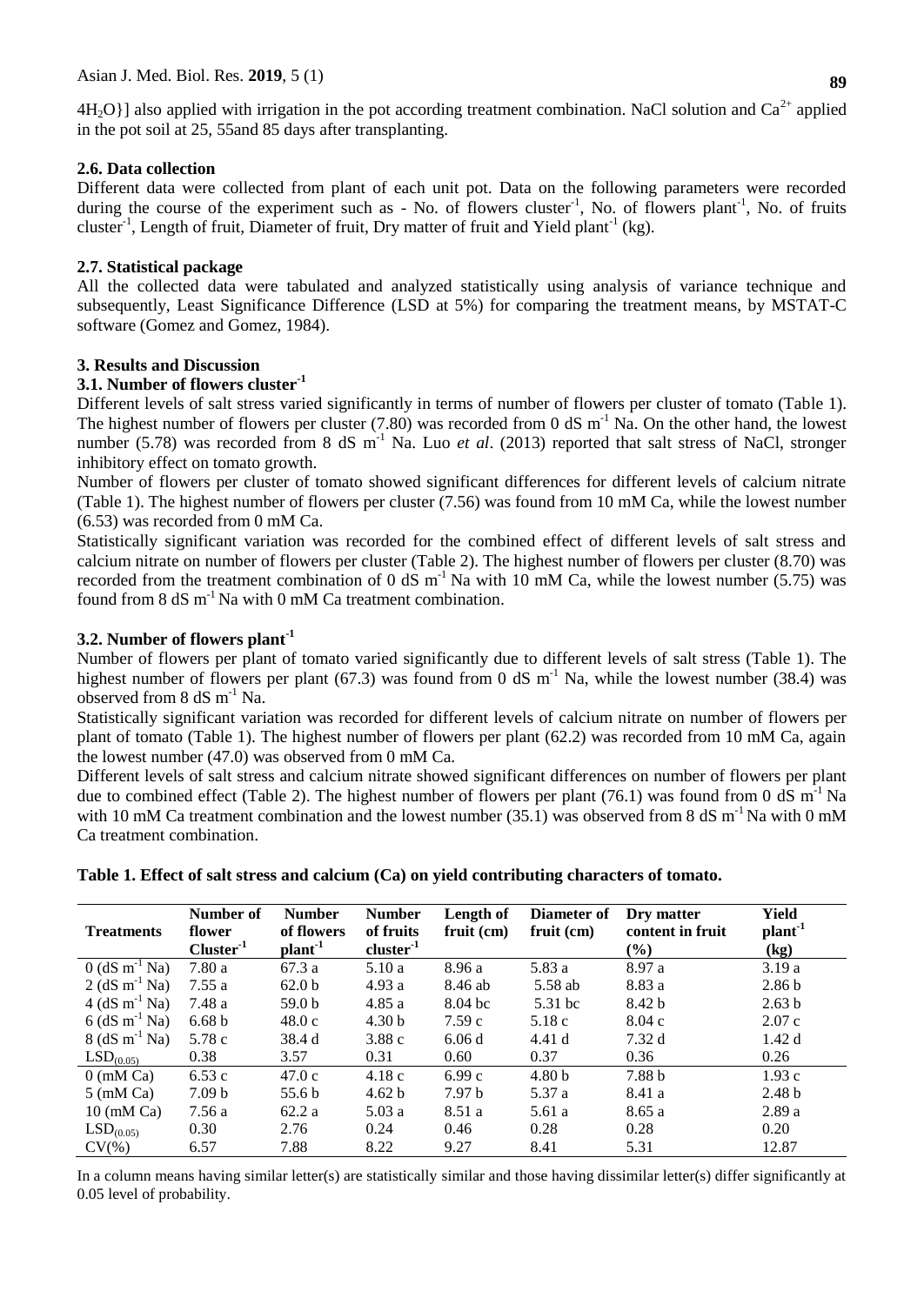| <b>Salinity and</b>              | Number of   | Number of          | Number of      | Length of    | Diameter of | Dry matter                               | Yield     |
|----------------------------------|-------------|--------------------|----------------|--------------|-------------|------------------------------------------|-----------|
| calcium level                    | flower      | flowers            | fruits         | $fruit$ (cm) | fruit (cm)  | content in fruit plant <sup>1</sup> (kg) |           |
| (mM)                             | $cluster-1$ | plant <sup>1</sup> | $cluster^{-1}$ |              |             | $(\%)$                                   |           |
| 0 dS m <sup>-1</sup> Na $\times$ |             |                    |                |              |             |                                          |           |
| $0$ (mM Ca)                      | $6.50$ f-h  | 54.0 d-f           | 4.40 d-f       | 7.79c        | $5.03 d-g$  | 8.16 cd                                  | 2.37 ef   |
| $5$ (mM Ca)                      | 8.20 ab     | 71.7 a             | 5.10 bc        | $9.37$ ab    | 5.98 ab     | 9.18a                                    | 3.33 bc   |
| $10 \text{ (mM Ca)}$             | 8.70 a      | 76.1 a             | 5.80 a         | 9.71a        | 6.49 a      | 9.56 a                                   | 3.88a     |
| 2 dS m <sup>-1</sup> Na $\times$ |             |                    |                |              |             |                                          |           |
| $0 \text{ (mM Ca)}$              | $6.80 d-f$  | 50.9 ef            | 4.45 d-f       | 7.51 cd      | $5.02 d-g$  | 8.10 cd                                  | $2.09$ fg |
| $5 \text{ (mM Ca)}$              | $7.50b-d$   | 61.1 bc            | $4.95 b-d$     | 8.33 bc      | 5.75 bc     | 9.01a                                    | 2.91 cd   |
| $10 \text{ (mM Ca)}$             | 8.35a       | 74.0 a             | 5.38 ab        | 9.53a        | 5.97 ab     | 9.37a                                    | 3.58 ab   |
| 4 dS m <sup>-1</sup> Na $\times$ |             |                    |                |              |             |                                          |           |
| $0$ (mM Ca)                      | 7.55 bc     | 55.1 c-e           | 4.60 $c$ -f    | 8.15 c       | 4.79 e-h    | 8.02 cd                                  | $2.28$ ef |
| $5 \text{ (mM Ca)}$              | $7.35c-e$   | 58.8 b-d           | $4.80b-e$      | 7.94c        | 5.42 b-e    | 8.34 bc                                  | $2.72$ de |
| $10 \text{ (mM Ca)}$             | 7.55 bc     | 63.0 <sub>b</sub>  | 5.15 bc        | 8.03c        | 5.72 b-d    | 8.90 ab                                  | $2.90$ cd |
| 6 dS m <sup>-1</sup> Na $\times$ |             |                    |                |              |             |                                          |           |
| $0$ (mM Ca)                      | $6.05$ g-i  | 39.9 gh            | 4.05 f         | 6.27e        | $5.01 d-g$  | 8.21 cd                                  | $1.71$ gh |
| $5 \text{ (mM Ca)}$              | $6.65 e-g$  | 48.2 f             | $4.25$ ef      | 7.87 c       | $5.26 c-f$  | 8.02 cd                                  | $2.06$ fg |
| $10 \text{ (mM Ca)}$             | $7.35c-e$   | 55.8 c-e           | $4.60 c-f$     | 8.64 a-c     | $5.26 c-f$  | 7.88 cd                                  | 2.44 d-f  |
| 8 dS m <sup>-1</sup> Na $\times$ |             |                    |                |              |             |                                          |           |
| $0$ (mM Ca)                      | 5.75 i      | 35.1 h             | 3.40 g         | 5.21 f       | 4.14 h      | 6.92e                                    | 1.20i     |
| $5 \text{ (mM Ca)}$              | 5.75i       | 38.3 gh            | 4.00 f         | 6.34e        | 4.45 gh     | $7.53$ de                                | 1.40 hi   |
| $10 \text{ (mM Ca)}$             | 5.85 hi     | 41.8 g             | $4.25$ ef      | 6.64 de      | 4.63 $f-g$  | 7.52 de                                  | $1.67$ gh |
| LSD <sub>(0.05)</sub>            | 0.66        | 6.18               | 0.54           | 1.04         | 0.63        | 0.63                                     | 0.45      |
| $CV(\% )$                        | 6.57        | 7.88               | 8.22           | 9.27         | 8.41        | 5.31                                     | 12.87     |

| Table 2. Combined effect of salt stress and calcium (Ca) on yield contributing characters of tomato. |
|------------------------------------------------------------------------------------------------------|
|------------------------------------------------------------------------------------------------------|

In a column means having similar letter(s) are statistically similar and those having dissimilar letter(s) differ significantly at 0.05 level of probability.

# **3.3. Number of fruits cluster-1**

Number of fruits per cluster of tomato varied significantly for different levels of salt stress (Table 1). The highest number of fruits per cluster (5.10) was recorded from 0 dS  $m^{-1}$  Na. On the other hand, the lowest number  $(3.88)$  was recorded from 8 dS m<sup>-1</sup> Na. Lolaei (2012) showed that fruit number per plant decreased by the NaCl treatment.

Different levels of calcium nitrate showed significant differences on number of fruit per cluster of tomato (Table 1). The highest number of fruits per cluster (5.03) was found from 10 mM Ca, whereas the lowest number (4.18) was found from 0 mM Ca. Hao and Papadopoulos (2004) reported that at 300 mg·L<sup>-1</sup> Ca, on total fruit number. Lolaei (2012) observed that increasing  $Ca^{2+}$  concentration in the nutrient solution increased the fruit production. Rubio *et al.* (2009) found that increasing of  $Ca^{2+}$  concentration in the plant medium under saline condition increased the number of fruits per plant.

Combined effect of different levels of salt stress and calcium nitrate showed significant differences on number of fruits per cluster (Table 2). The highest number of fruits per cluster (5.80) was attained from 0 dS m<sup>-1</sup> Na with 10 mM Ca treatment combination, while the lowest number (3.40) was recorded from 8 dS m<sup>-1</sup> Na with 0 mM Ca treatment combination.

#### **3.4. Length of fruit**

Length of fruit of tomato varied significantly for different levels of salt stress (Table 1). The highest length of fruit (8.96 cm) was recorded from 0 dS  $m^{-1}$  Na. On the other hand, the lowest length (6.06 cm) was recorded from 8 dS m<sup>-1</sup> Na. Hao and Papadopoulos (2004) reported that at 300 mg  $L^{-1}$  Ca, total fruit length increased linearly.

Different levels of calcium nitrate showed significant differences on length of fruit of tomato (Table 1). The highest length of fruit (8.51 cm) was attained from 10 mM Ca, whereas the lowest length (6.99 cm) was recorded from 0 mM Ca. Ahmad (2014) showed that exogenous application of silicon and potassium nitrate reduced sodium uptake, increased potassium and consequently improved ear length.

Combined effect of different levels of salt stress and calcium nitrate showed significant differences on length of fruit (Table 2). The highest length of fruit (9.71 cm) was recorded from 0 dS  $m^{-1}$  Na with 10 mM Ca treatment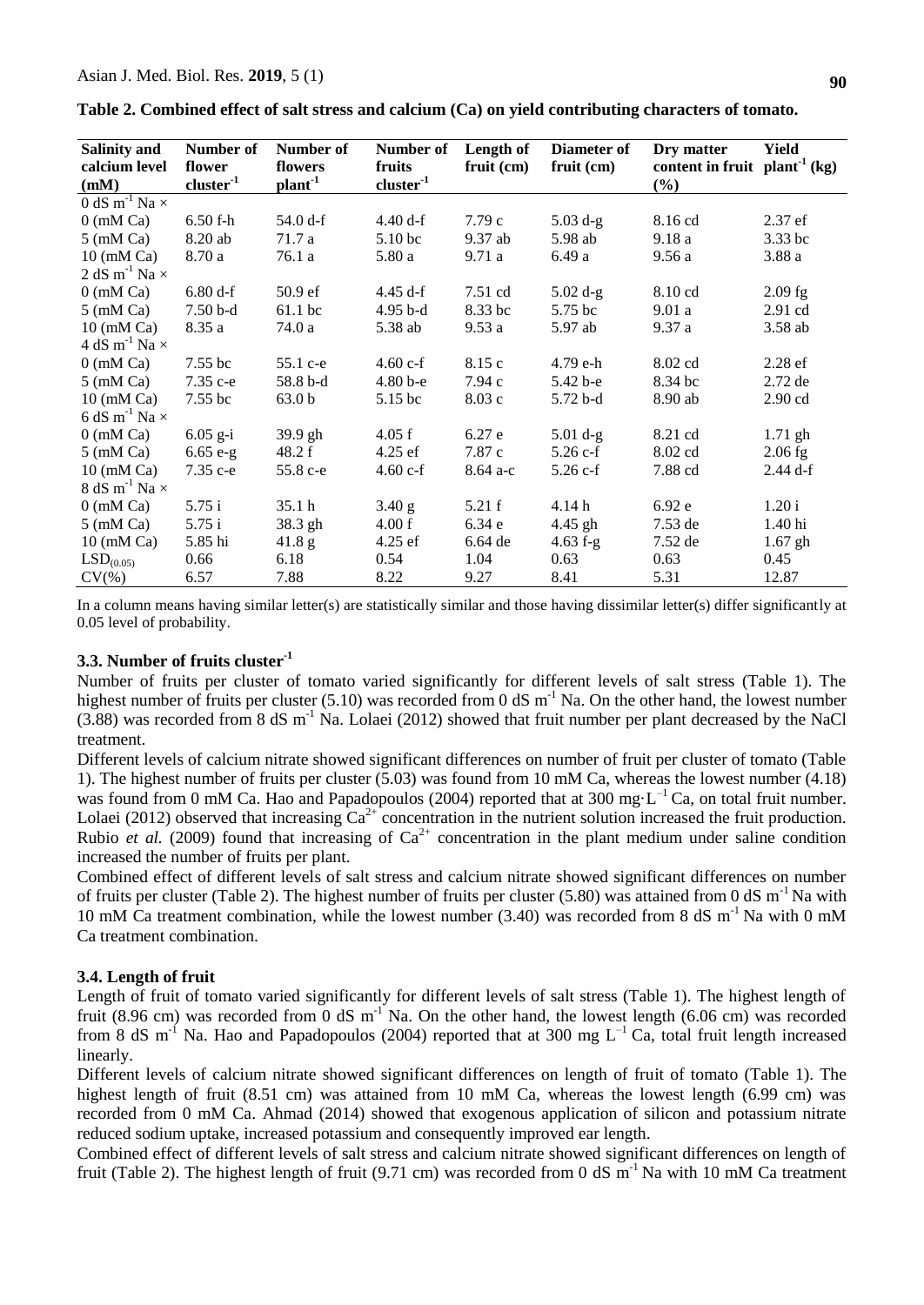combination, again the lowest length (5.21 cm) was observed from 8 dS  $m^{-1}$  Na with 0 mM Ca treatment combination.

#### **3.5. Diameter of fruit**

Different levels of salt stress varied significantly for diameter of fruit of tomato (Table 1). The highest diameter of fruit (5.83 cm) was recorded from 0 dS  $m^{-1}$  Na, while the lowest diameter (4.41 cm) was found from 8 dS  $m^{-1}$ Na. Posada and Rodriguez (2009) reported that fruits of salt-stressed plants had reduced diameter.

Statistically significant variation was recorded due to different levels of calcium nitrate on diameter of fruit of tomato (Table 1). Data revealed that the highest diameter of fruit (5.61 cm) was recorded from 10 mM Ca, whereas the lowest diameter (4.80 cm) was found from 10 mM Ca. Jafari *et al.* (2009) observed that application of supplemental calcium resulted in partially restoring the adverse effects of high salinity on plant growth.

Diameter of fruit showed significant differences due to combined effect of different levels of salt stress and calcium nitrate (Table 2). The highest diameter of fruit (6.49 cm) was observed from 0 dS  $m^{-1}$  Na with 10 mM Ca treatment combination and the lowest diameter  $(4.14 \text{ cm})$  was recorded from 8 dS m<sup>-1</sup> Na with 0 mM Ca treatment combination.

#### **3.6. Dry matter content in fruit**

Statistically significant variation was observed in terms of dry matter content in fruit of tomato for different levels of salt stress (Table 1). The highest dry matter content in fruit (8.97%) was recorded from 0 dS  $m^{-1}$  Na, while the lowest (7.32%) was recorded from 8 dS  $m^{-1}$  Na. Posada and Rodriguez (2009) reported that fruits of salt-stressed plants had reduced total dry matter.

Dry matter content in fruit of tomato showed significant differences due to different levels of calcium nitrate (Table 1). The highest dry matter content in fruit (8.65%) was found from 10 mM Ca and the lowest (7.88%) was recorded from 0 mM Ca. Hao and Papadopoulos (2004) reported that at 300 mg  $L^{-1}$  Ca, total fruit yield and fruit dry matter increased linearly. Kaya *et al*. (2006) showed that application of silicon increased corn dry weight and improved grain yield.

Combined effect of different levels of salt stress and calcium nitrate showed significant differences on dry matter content in fruit (Table 2). The highest dry matter content in fruit (9.56%) was recorded from 0 dS  $m^{-1}$  Na with 10 mM Ca treatment combination, whereas the lowest  $(6.92\%)$  was found from 8 dS m<sup>-1</sup> Na with 0 mM Ca treatment combination.

# **3.7. Yield plant-1**

Different levels of salt stress varied significantly in terms of yield per plant of tomato (Table 1). The highest yield per plant (3.19 kg) was recorded from 0 dS  $m^{-1}$  Na, while the lowest yield (1.42 kg) was found from 8 dS m<sup>-1</sup> Na. Most crops tolerate salinity up to a threshold level, above which yields decrease as salinity increases [\(Maas, 1986\)](http://www.ncbi.nlm.nih.gov/pmc/articles/PMC2682497/#bib25). Tomato yield were subjected to 75 and 150 mM NaCl stress in order to study the effect of salt stress on its antioxidant response and stress indicators by Slathia and Choudhary (2013). Rubio *et al.* (2009) found that total fruit yield was increased because the fruit weight was increased. NaCl to nutrient solution, significantly reduced fruit yield in terms of number of fruits per plant from 8.13 (control) to 3.83 (Lolaei, 2012). Different levels of calcium nitrate showed significant differences on yield per plant of tomato (Table 1). The highest yield per plant (2.89 kg) was recorded from 10 mM Ca, whereas the lowest yield (1.93 kg) was observed from 0 mM Ca. Hao and Papadopoulos (2004) reported that at 300 mg·L<sup>-1</sup> Ca, total fruit yield increased linearly. Ahmad (2014) showed that exogenous application of silicon and potassium nitrate reduced sodium uptake, increased potassium and consequently improved seed yield. Howladar and Rady (2012) found that seed coating with calcium paste reduced the toxic effects of NaCl on plant growth and yield by increasing leaf pigments, ascorbic acid, proline contents and enzymatic activities.

Yield per plant varied significantly due to the combined effect of different levels of salt stress and calcium nitrate (Table 2). The highest yield per plant (3.88 kg) was recorded from 0 dS  $m^{-1}$  Na with 10 mM Ca treatment combination and the lowest yield  $(1.20 \text{ kg})$  was observed from 8 dS m<sup>-1</sup> Na with 0 mM Ca treatment combination.

### **4. Conclusions**

Considering the above mentioned results, it may be concluded that, the fruit yield of tomato gradually decreased by the increase of salinity levels and this reduction rate was decreased by exogenous supply of calcium. Among the calcium levels, 10 mM showed the highest result in fruit production. Therefore, this experiment suggests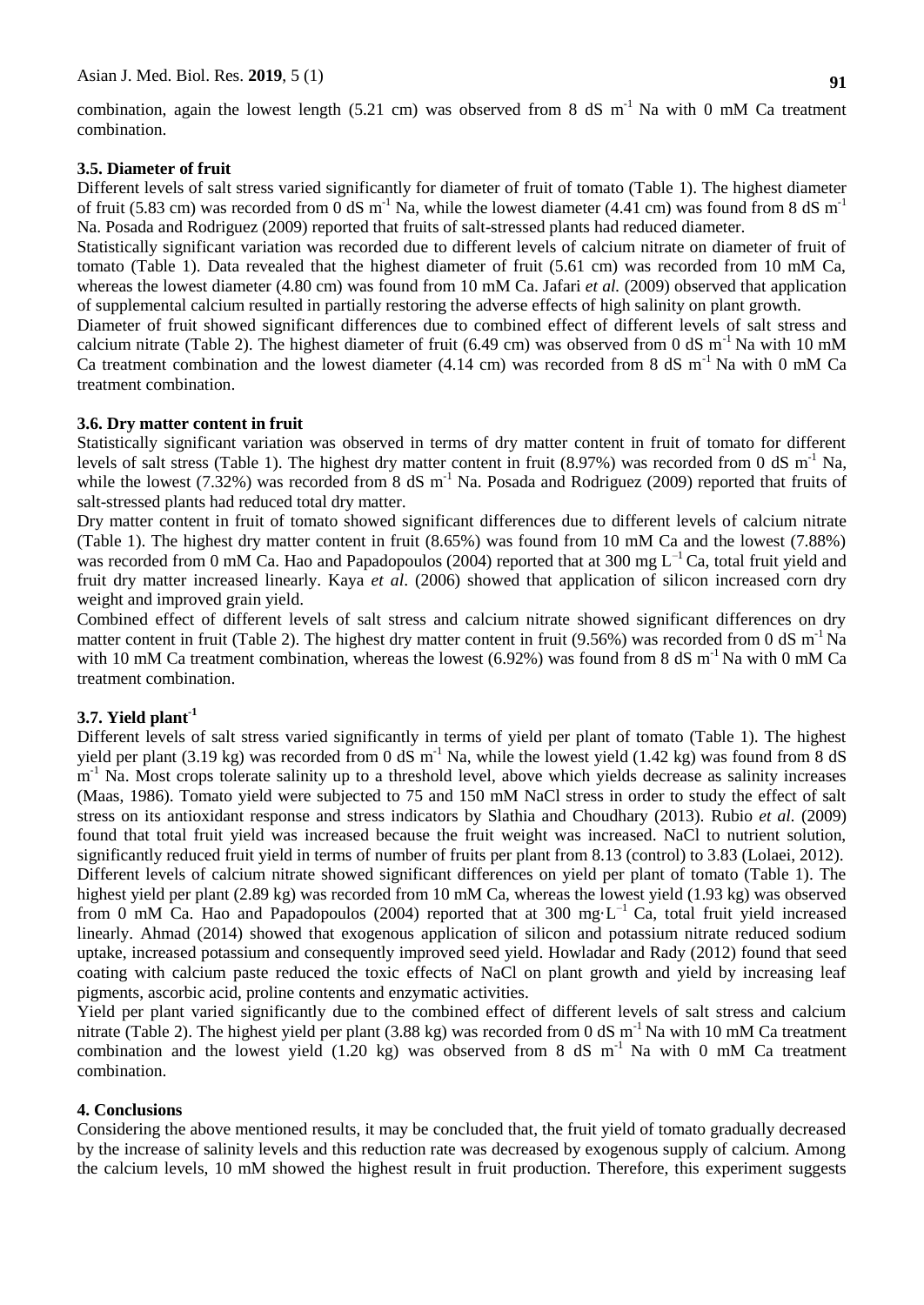that  $Ca^{2+}$  can effectively mitigate the deleterious effect of Na<sup>+</sup> stress in tomato cultivation. Calcium can be recommended for farmers to use in their fields for alleviating salt stress.

### **Conflict of interest**

None to declare.

### **References**

- Aditya TL, L Rahman, MS Alam and AK Ghoseh, 1997. Correlation and path co-efficient analysis in tomato. Bangladesh J. Agric. Sci., 26: 119-122.
- Ahmad B, 2014. Interactive effects of silicon and potassium nitrate in improving salt tolerance of wheat. J. Integrat. Agric., 13: 1889-1899.
- Alqudah AM, NH Samarah and RE Mullen, 2011. Drought stress effect on crop pollination, seed set, yield and quality. *E. Lichtfouse*, *In*: alternative farming systems, biotechnology, drought stress and ecological fertilisation, sustainable agriculture reviews 6.
- Arshi A, A Ahmad, IM Aref and M Iqbal, 2010. Calcium interaction with salinity-induced effects on growth and metabolism of soybean (*Glycine max* L.) cultivars. J. Environ. Biol., 31: 795-801.
- BARI (Bangladesh Agricultural Research Institute), 2015. Krishi Projukti Hatboi, Bangladesh Agricultural Research Institute, Joydevpur, Gazipur, 304.
- Bose TK and MG Som, 1990. Vegetable crops in India. Naya Prakash, Calcutta-Six, India., 687-691.
- Cha-Um S, HP Singh, T Samphumphuang and C Kirdmanee, 2012. Calcium-alleviated salt tolerance in indica rice (*Oryza sativa* L. spp. indica): Physiological and morphological changes. Australian J. Crop Sci., 6: 176- 182.
- Garg SK, A Kalla and A Bhatnagar, 2002. Evaluation of raw and hydrothermically processed leguminous seeds as supplementary feed for the growth of two Indian major carp species. Aquacul. Res., 33: 151-163.
- Gomez KA and AA Gomez, 1984. Statistical procedures for Agricultural Research. Jhon Wiley and Sons, New York.
- Hao X and AP Papadopoulos, 2004. Effects of Calcium and Magnesium on Plant Growth, Biomass Partitioning, and Fruit Yield of Winter Greenhouse Tomato. Hort. Sci., 39: 512-515.
- Howladar SM and MM Rady, 2012. Effects of calcium paste as a seed coat on growth, yield and enzymatic activities in NaCl stressed-pea plants. African J. Biotechnol., 11: 14140-14145.
- Hussain K, MF Nisar, A Majeed, K Nawaz and KH Bhatti, 2010. What molecular mechanism is adapted by plants during salt stress tolerance? African J. Biotechnol., 9: 416-422.
- Jafari MHS, M Kafi and A Astaraie, 2009. Interactive effects of NaCl induced salinity, calcium and potassium on physiomorphological traits of sorghum (Sorghum bicolor L.). Pakistan J. Bot., 41: 3053-3063.
- Kader MA and S Lindberg, 2010. Cytosolic calcium and pH signaling in plants under salinity stress. Plant Signal Behavior, 5: 233-238.
- Kaya C, L Tuna and D Higgs, 2006. Effect of silicon on plant growth and mineral nutrition of maize grown under water-stress condition. J. Plant Nutr., 29: 1469- 1480.
- Khan MN, MH Siddiqui, F Mohammad, M Naeem and MMA Khan, 2010. Calcium chloride and gibberellic acid protect linseed (*Linum usitatissimum* L.) from NaCL stress by inducing antioxidative defence system and osmoprotectant accumulation. [Acta Physiologiae Plantarum.](https://link.springer.com/journal/11738), 32: 121-132.
- Lolaei A, 2012. Effect of calcium chloride on growth and yield of tomato under sodium chloride stress, 155- 160.
- Lopez CML, H Takahashi and S Yamazaki, 2002. Plant-water relations of kidney bean plants treated with NaCl and foliarly applied glycinebetaine. J. Agron. Crop Sci., 188: 73-80.
- Luo H, HJ Wu, YL Xie and XW Gao, 2013. Effects of Bacillus megaterium CJLC<sub>2</sub> on the growth and the salttolerance related physiological and biochemical characters of tomato under salt stress. Acta Phytotaxonomica Sinica, 40: 431-436.
- Maas EV, 1986. Salt tolerance of plants. Appl. Agric. Res., 1: 12-26.
- Manivannan P, CA Jaleel, B Sankar, R Somasundaram, PV Murali, R Sridharan and R Panneerselvam, 2007. Salt stress mitigation by calcium chloride in *Vigna radiata* (L.) Wilczek. Acta Biologica Cracoviensia Series Botanica, 49: 105-109.
- Mendoza I, F Rubio, A Rodriguez-Navarro and JM Pardo, 1994. The protein phosphatase calcineurin is essential for NaCl tolerance of Saccharomyces cerevisiae. J. Biol. Chemis., 269: 8792-8796.
- Munns R and A Termaat, 1986. Whole plant responses to salinity. Australian J. Plant Physiol., 13: 143-160.